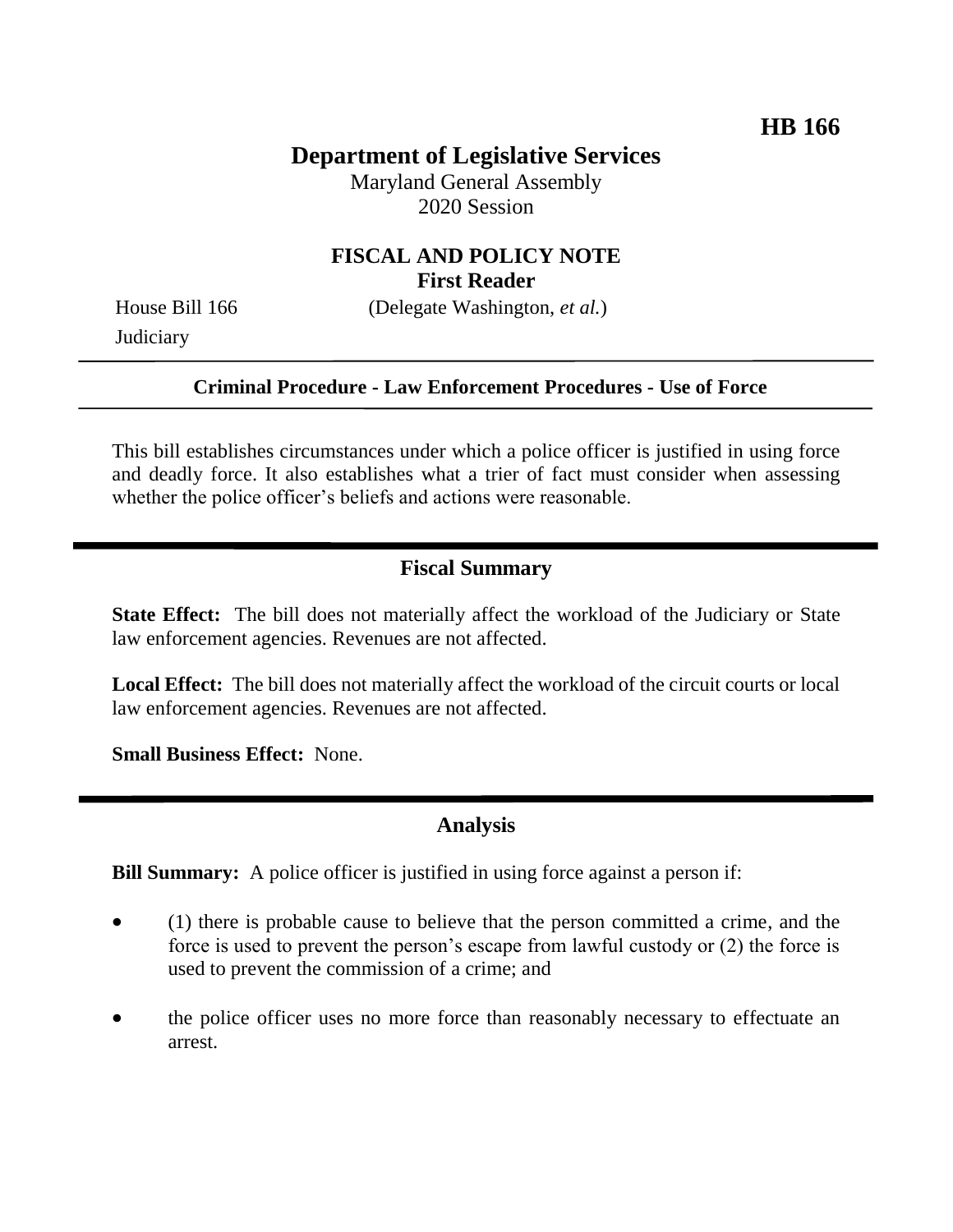A police officer is justified in using deadly force if the police officer reasonably believes that deadly force is necessary to protect the police officer or another person from the threat of serious bodily injury or death and the police officer's actions are reasonable given the totality of the circumstances.

When assessing whether the police officer's beliefs and actions were reasonable, a trier of fact must, as part of the totality of circumstances, consider (1) whether the injured or deceased person possessed or appeared to possess a deadly weapon or an object that could be used as a deadly weapon and refused to comply with a police officer's order, as specified; (2) whether the police officer engaged in de-escalation measures, as specified, prior to the use of deadly force, if such measures were reasonable; and (3) whether any conduct by the police officer increased the risk of a confrontation resulting in deadly force being used. A trier of fact must consider the reasonableness of the defendant police officer's beliefs and actions from the perspective of a reasonable police officer.

"Deadly force" means force likely or intended to create a substantial risk of serious bodily injury or death. "Deadly weapon" means an object, used or intended to be used, that is likely to cause serious bodily injury or death.

**Current Law:** Common law allowed police officers to use any force necessary to effectuate a felony arrest; however, in *Tennessee v. Garner,* 471 U.S. 1 (1985), the U.S. Supreme Court held that when a law enforcement officer is pursuing a fleeing suspect, the officer may not use deadly force to prevent escape unless "the officer has probable cause to believe that the suspect poses a significant threat of death or serious physical injury to the officer or others." In *Graham v. Connor*, 490 U.S. 386 (1989), the Supreme Court expanded its definition to include the "objective reasonableness" standard. The court held that the Fourth Amendment "reasonableness" inquiry is "whether the officers' actions are "objectively reasonable" in light of the facts and circumstances confronting them, without regard to their underlying intent or motivation. The "reasonableness" of a particular use of force must be judged from the perspective of a reasonable officer on the scene, and its calculus must embody an allowance for the fact that police officers are often forced to make split-second decisions about the amount of force necessary in a particular situation." In *Randall v. Peaco*, 175 Md. App. 320 (2007), the Court of Special Appeals applied principles of the *Graham* case and stated that the test for determining the objective reasonableness of an officer's conduct for purposes of deciding a claim of excessive force brought under the State constitution is the test the Supreme Court announced in *Graham*.

Manslaughter is a common law offense. The meanings accorded to involuntary and voluntary manslaughter are judicially determined and based on case law. Manslaughter is distinguished from murder by the absence of malice aforethought, express or implied. The absence of intention to kill or to commit any unlawful act, which might reasonably produce death or great bodily harm, is generally the distinguishing factor between voluntary and